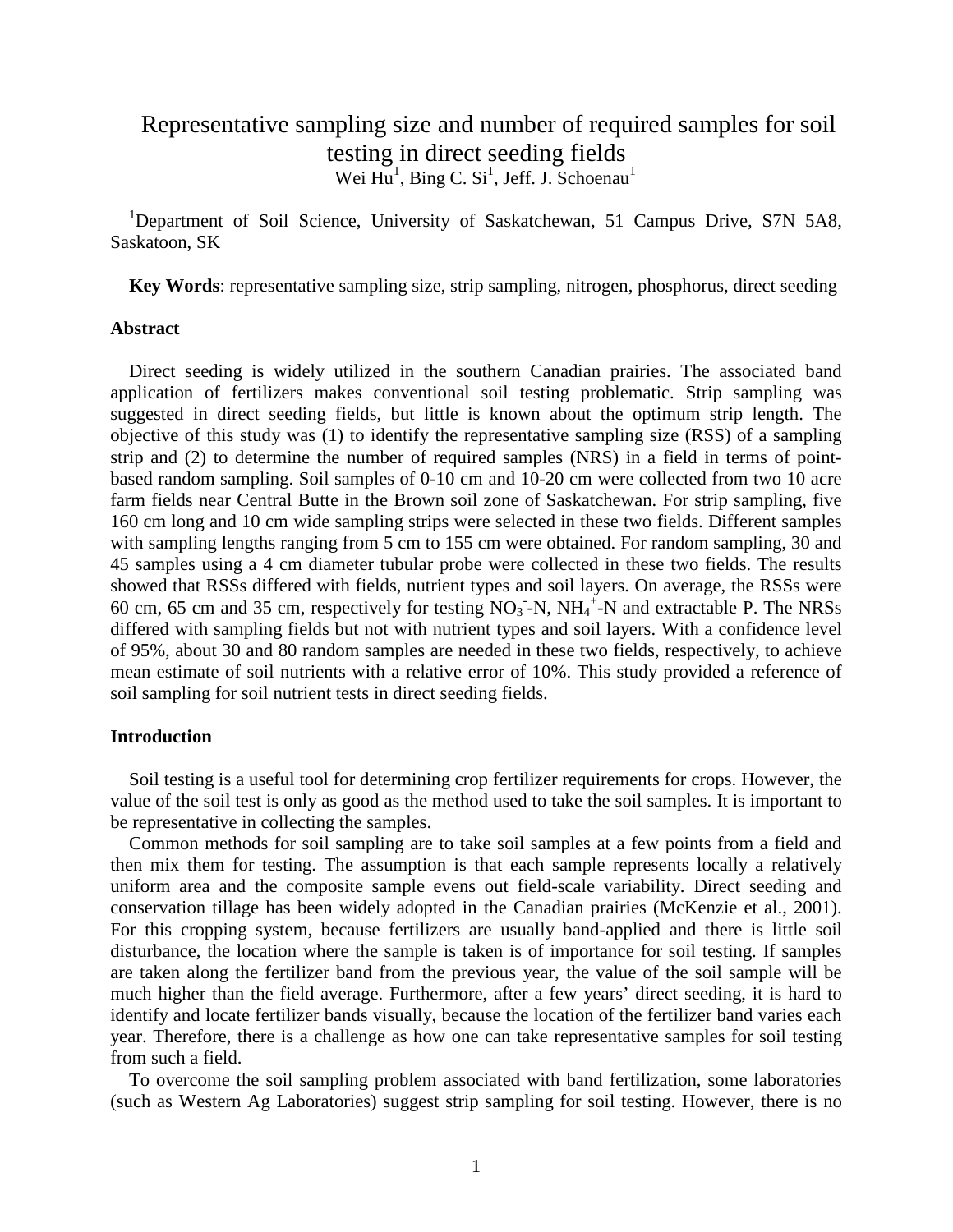research on what is the representative strip length, in order to alleviate the effect of non-uniform fertilizer application on soil testing. Alternatively, random sampling with enough point-based samples should be feasible to get the field average (Yan and Cai, 2008). The number of required samples (NRS) for random sampling depends on spatial variability of a nutrient in a field. However, little is known about the spatial variability of soil nutrients and the NRS in direct seeded fields.

The objective of this study was (1) to identify the representative sampling size (RSS) of a sampling strip and (2) to determine the NRS in terms of random sampling in direct seeded fields.

#### **Materials and methods**

Soil samples were collected from two farm fields near Central Butte (50° 47′31″N latitude, 106°30′28〞W longitude) in south-central Saskatchewan. The soil is dominated by Brown Chernozems of Haverhill, Ardill and Kettlehut soil associations (Saskatchewan Soil Survey, 1989) with loamy texture. This area is characterized by moderately sloping  $(0-10\%)$  topography (Kar et al., 2012).

Two 10 acre fields were selected for soil sampling (Table 1). These two fields are termed as 2011 fall field and 2012 spring field, respectively, according to their different sampling time. In the 2011 fall field, two sampling strips located 40 m apart were selected at the upper slope and lower slope of a catena. In the 2012 spring field, three sampling strips located 30 m apart were equidistantly distributed at different locations along a toposequence. Each strip was 160 cm long and 10 cm wide. Small segments of 5 cm length were dissected, thus 32 soil samples were obtained for each strip. At the same time, 30 (2011 fall) and 45 (2012 spring) random samples were collected with a tubular probe (4 cm in diameter) in these two fields. Soil samples from 0- 10 cm and 10-20 cm were obtained for both sampling methods. For each sample, concentration of  $NO_3$ -N,  $NH_4$ <sup>+</sup>-N and extractable P was measured by Technicon automated colorimetry (Noorbakhsh et al., 2008).

| Legal location/<br>Sampling time   | <b>Field description</b>                                                    | <b>Strip location</b> | <b>Strip name</b> | <b>Fertilization</b>                                                     | Number of random<br>sample cores<br>/measured nutrient          |  |
|------------------------------------|-----------------------------------------------------------------------------|-----------------------|-------------------|--------------------------------------------------------------------------|-----------------------------------------------------------------|--|
| NE36-20-4-3rd<br>$/2011$ fall      | wheat seeded in 2011 with<br>row spacing of 25 cm, 2.5                      | Upper slope           | 2011fall_Upper    | 15kg N & 25 kg<br>$P_2O_5$ /ha in seed row,<br>60 kg N/ha in mid<br>row  | 30 cores (4 cm in<br>diameter) in 10<br>acres                   |  |
|                                    | cm spread (disc)                                                            | Lower slope           | 2011fall Lower    | 24 kg N & 39 kg<br>$P_2O_5$ /ha in seed row,<br>70 kg N/ha in mid<br>row | $/NO3$ -N, NH <sub>4</sub> <sup>+</sup> -N<br>and extractable P |  |
| NW30-20-R3-wf3rd<br>$/2012$ spring | wheat seeded in 2011 with<br>row spacing of 30 cm, 7.5<br>cm spread (sweep) | Upper slope           | 2012spring Upper  |                                                                          | 45 cores (4 cm in                                               |  |
|                                    |                                                                             | Middle slope          | 2012spring Middle | 50 kg N & 20 kg<br>$P_2O_5$ /ha all in seed                              | diameter) in 10<br>acres                                        |  |
|                                    |                                                                             | Lower slope           | 2012spring Lower  | row                                                                      | $/NO3$ -N. NH <sub>4</sub> <sup>+</sup> -N<br>and extractable P |  |

| Table 1. Sampling Fields Description in Central Butte. |  |  |  |  |  |
|--------------------------------------------------------|--|--|--|--|--|
|--------------------------------------------------------|--|--|--|--|--|

The samples from strips were used to explore the RSSs. The measured soil nutrients were averaged over consecutive 2 to 31 segments, so that the average represents measurement over a 10 cm to 155 cm long sample size. For each sample size, statistics such as mean, variance and coefficient of variation (CV) were obtained. We expected that the CV values would decrease with increasing sample size. The corresponding sampling length when CV<0.1 was treated as the RSS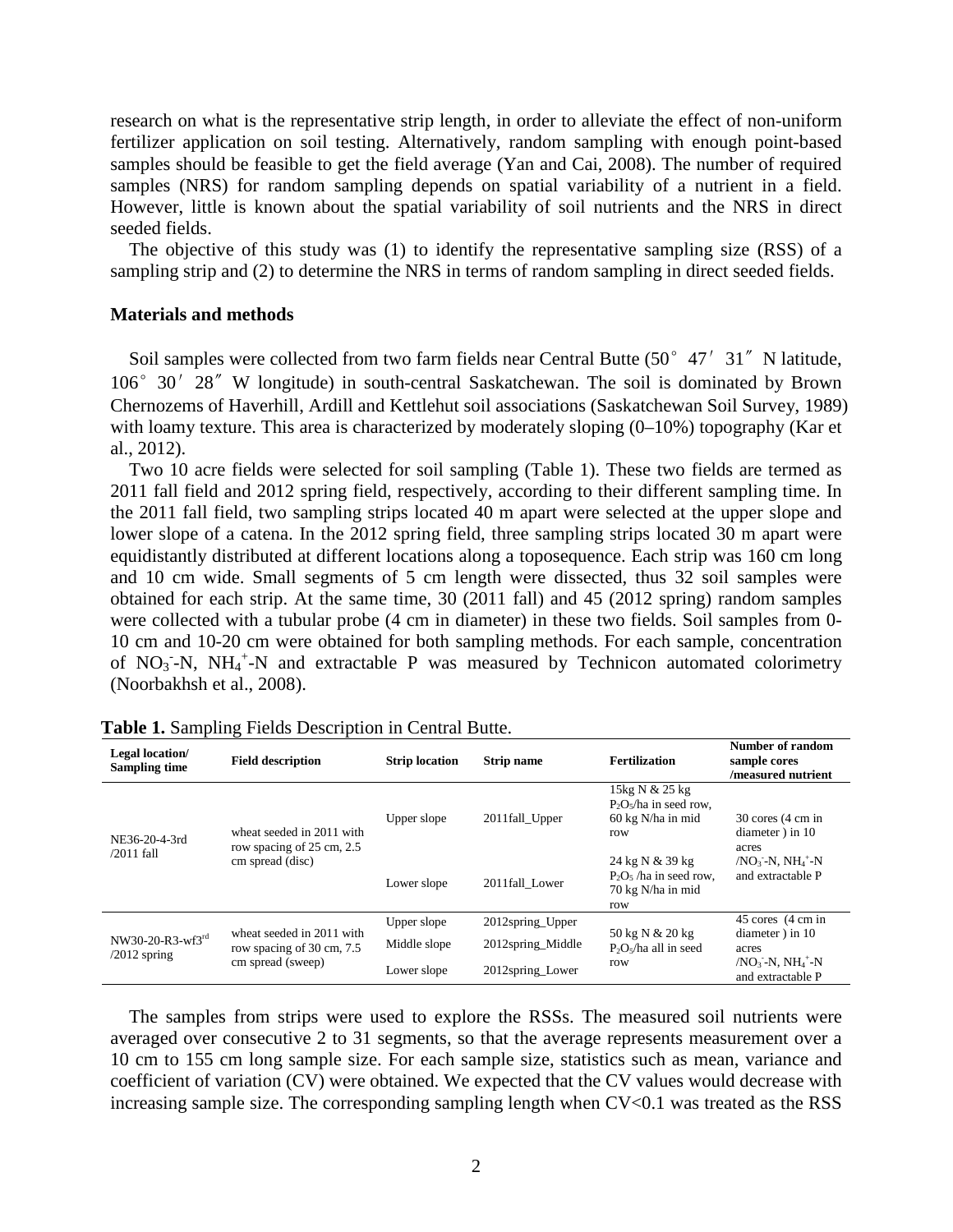of a strip for a given soil nutrient test because spatial variability is weak in case where CV<0.1 (Zhang et al., 2007).

The random samples were used to determine the NRS in a field. Under the assumption that the soil nutrients are normally distributed, the NRS in a field is given by (Garten et al., 2007):

$$
NRS = t^2 \frac{\sigma^2}{d^2} \tag{1}
$$

where *t* is the value of the Student's *t*-distribution for NRS-1 degrees of freedom and  $\alpha = 0.05$ (confidence level of 95%),  $\sigma$  is standard deviation, *d* is the acceptable error which was defined as 5%, 10%, 15% and 20% of the mean values determined in this study.

# **Results and Discussion**

Statistics for soil nutrients at the strip (microscale) and field scales are listed in Tables 2 and 3, respectively. Extractable P concentration was usually higher than  $NO<sub>3</sub>$ -N and  $NH<sub>4</sub>$ <sup>+</sup>-N, while concentrations of  $NO_3$ -N and  $NH_4$ <sup>+</sup>-N were comparable. Soil nutrient concentrations differed among fields, slope locations and soil layers. They were usually lower in the 2012 spring field than in the 2011 fall field. No major trends of soil nutrients were found along the toposequence. While the concentrations of  $NO<sub>3</sub>$ -N and  $NH<sub>4</sub>$ <sup>+</sup>-N were comparable between two soil layers, the extractable labile P concentration at 0-10 cm depth was usually much higher than that at 10-20 cm. This may due to that fertilizers were usually applied in the top 10 cm layer and weathering of primary mineral P to secondary labile P forms is greater at the surface. As well P is not highly mobile in the soil profile.

|                   |                        | $0-10$ cm      |                                 |              | 10-20 cm       |                                 |              |
|-------------------|------------------------|----------------|---------------------------------|--------------|----------------|---------------------------------|--------------|
| <b>Strip name</b> | Soil<br>nutrients      | Mean<br>(ug/g) | <b>Variance</b><br>$(ug^2/g^2)$ | CV<br>$(\%)$ | Mean<br>(ug/g) | <b>Variance</b><br>$(ug^2/g^2)$ | CV<br>$(\%)$ |
| 2011fall_Upper    | $NO3 - N$              | 6.5            | 5.8                             | 36.6         | 5.0            | 2.3                             | 30.7         |
|                   | $NH_4$ <sup>+</sup> -N | 3.7            | 10.2                            | 84.3         | 3.7            | 9.0                             | 80.8         |
|                   | $\mathbf{P}$           | 24.0           | 29.2                            | 22.3         | 7.3            | 3.6                             | 25.9         |
| 2011fall_Lower    | $NO3-N$                | 4.9            | 2.6                             | 33.3         | 3.4            | 1.4                             | 33.9         |
|                   | $NH_4^+$ -N            | 4.2            | 1.7                             | 30.6         | 4.1            | 1.2                             | 26.6         |
|                   | $\mathbf{P}$           | 20.1           | 14.4                            | 19.0         | 8.2            | 4.4                             | 25.1         |
| 2012spring_Upper  | $NO3 - N$              | 1.8            | 0.4                             | 31.1         | 2.2            | 0.4                             | 27.1         |
|                   | $NH_4$ <sup>+</sup> -N | 4.3            | 5.3                             | 55.1         | 5.8            | 4.4                             | 35.7         |
|                   | $\mathbf{P}$           | 11.6           | 5.8                             | 20.5         | 4.2            | 0.4                             | 14.9         |
| 2012spring_Middle | $NO3-N$                | 1.9            | 0.5                             | 35.5         | 2.5            | 0.4                             | 23.7         |
|                   | $NH_4^+$ -N            | 2.8            | 0.3                             | 19.3         | 2.7            | 0.5                             | 25.9         |
|                   | $\mathbf{P}$           | 15.6           | 2.9                             | 10.8         | 8.6            | 4.8                             | 25.1         |
| 2012spring_Lower  | $NO3-N$                | 1.8            | 0.2                             | 21.2         | 2.3            | 0.2                             | 17.9         |
|                   | $NH_4$ <sup>+</sup> -N | 6.9            | 3.6                             | 27.6         | 6.3            | 1.0                             | 16.4         |
|                   | $\mathbf{P}$           | 10.1           | 2.3                             | 14.5         | 5.2            | 0.8                             | 17.2         |

**Table 2.** Summary of Statistics of Soil Nutrients for Different Sampling Strips (N=32).

The CV values of all soil nutrients fell into the range of 0.1 to 1.0, indicating a moderate variability for all nutrients. Spatial variability differed with nutrient types, sampling locations and soil layers, but no trends were observed. At the field scale, variability of soil nutrients was similar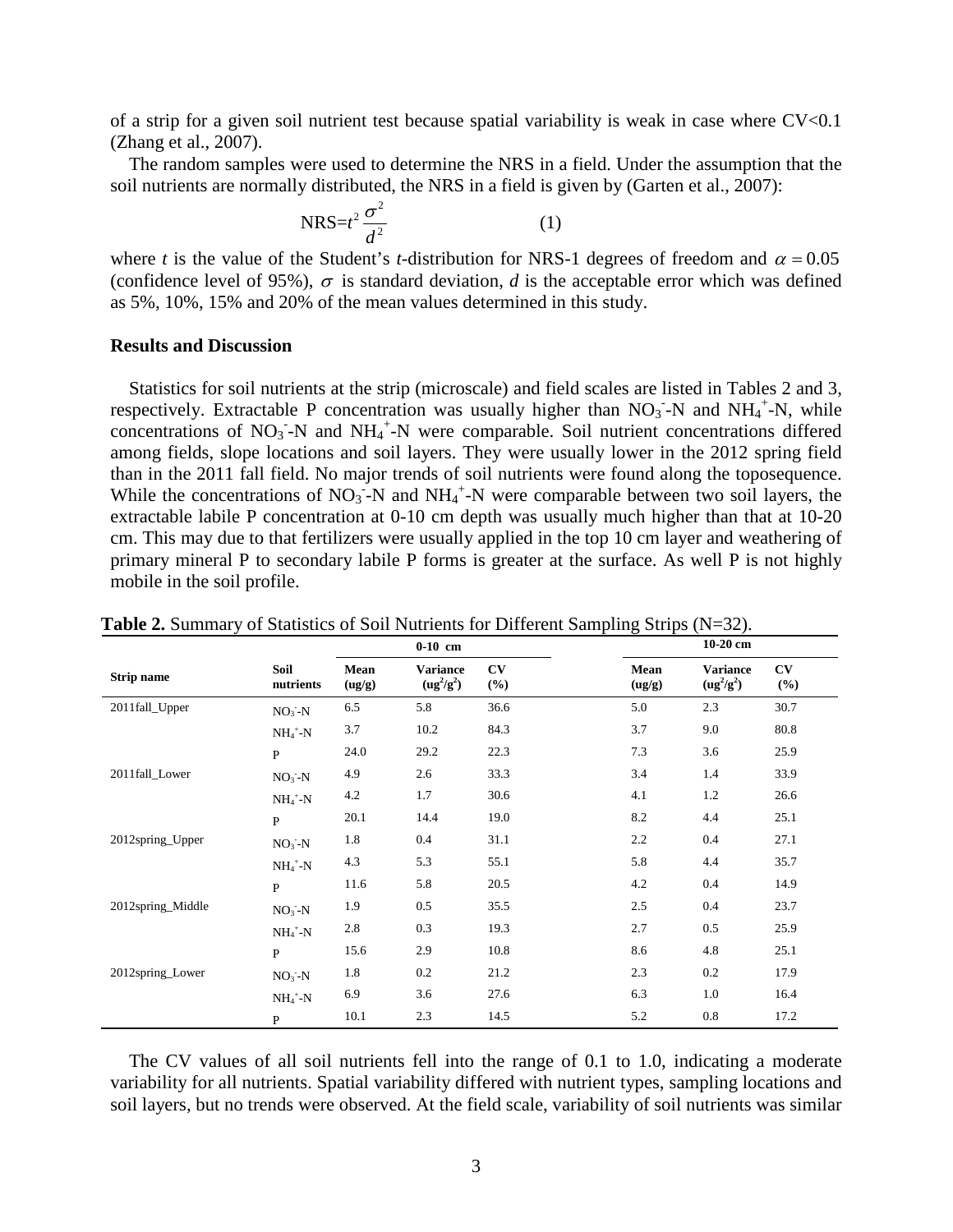between different nutrient types and soil layers, but the relative variability in the 2012 spring field was greater than that in the 2011 fall field.

Of particular note is that variability of soil nutrients for some strips was comparable to that encountered at the field scale. The field area (10 acres) is  $2.5 \times 10^5$  times of that of a strip (0.16  $m<sup>2</sup>$ ), and the sample volume at the field scale (126 cm<sup>3</sup> for a sample) is about one fourth of that in the strip (500 cm<sup>3</sup>). Therefore, our result disagree with the general findings that spatial variability increased with increasing sampling area and decreasing sampling volume (Grigal et al., 1991). This is likely related to the band application of fertilizers creating considerable microscale variability. The comparable variations between 1.6 m-strip and 10 acre-field indicate a possibility to scale up variation and mean value of soil nutrients from smaller to larger spatial areas in case of band application of fertilizers.

| <b>Table 3.</b> Summary of Statistics of Soil Nutrients for Random Sampling in the Two Fields $(N=30)$ |  |
|--------------------------------------------------------------------------------------------------------|--|
| in 2011 fall and $N=45$ in 2012 spring).                                                               |  |

|               |                        |                | $0-10$ cm                       |                  |                | $10-20$ cm                      |                               |
|---------------|------------------------|----------------|---------------------------------|------------------|----------------|---------------------------------|-------------------------------|
| Field         | Soil<br>nutrients      | Mean<br>(ug/g) | <b>Variance</b><br>$(ug^2/g^2)$ | <b>CV</b><br>(%) | Mean<br>(ug/g) | <b>Variance</b><br>$(ug^2/g^2)$ | $\mathbf{C}\mathbf{V}$<br>(%) |
| 2011 fall     | $NO3-N$                | 6.2            | 2.9                             | 27.8             | 6.1            | 2.9                             | 27.7                          |
|               | $NH_4$ <sup>+</sup> -N | 7.5            | 6.3                             | 32.7             | 7.5            | 6.3                             | 34.0                          |
|               | P                      | 12.3           | 16.0                            | 32.5             | 10.3           | 8.4                             | 27.8                          |
| $2012$ spring | $NO3 - N$              | 2.2            | 1.0                             | 45.5             | 2.6            | 1.2                             | 42.3                          |
|               | $NH_4$ <sup>+</sup> -N | 2.8            | 1.7                             | 45.9             | 2.8            | 1.7                             | 46.0                          |
|               | P                      | 11.3           | 28.1                            | 46.7             | 9.2            | 20.3                            | 49.3                          |



Figure 1. Mean, variance and coefficient of variance (CV) of soil nutrients versus strip length at 0-10 cm (2011fall Upper).

The mean value of soil nutrients generally kept stable with different strip length, while variance and CV decreased sharply with increasing strip length (Fig. 1). Beyond a certain strip length, they decreased very slowly or kept stable. The RSS differed with sampling locations, soil layers and nutrient types (Fig. 2). On average, the RSS roughly ranked in the order of upper slope > lower slope for both fields. The RSS values for  $NO<sub>3</sub>$ -N and  $NH<sub>4</sub>$ <sup>+</sup>-N were slightly greater at 0-10 cm than those at 10-20 cm, while it was reverse for extractable P. The trends of RSSs among sampling locations and soil layers were closely related to the variability of soil nutrients at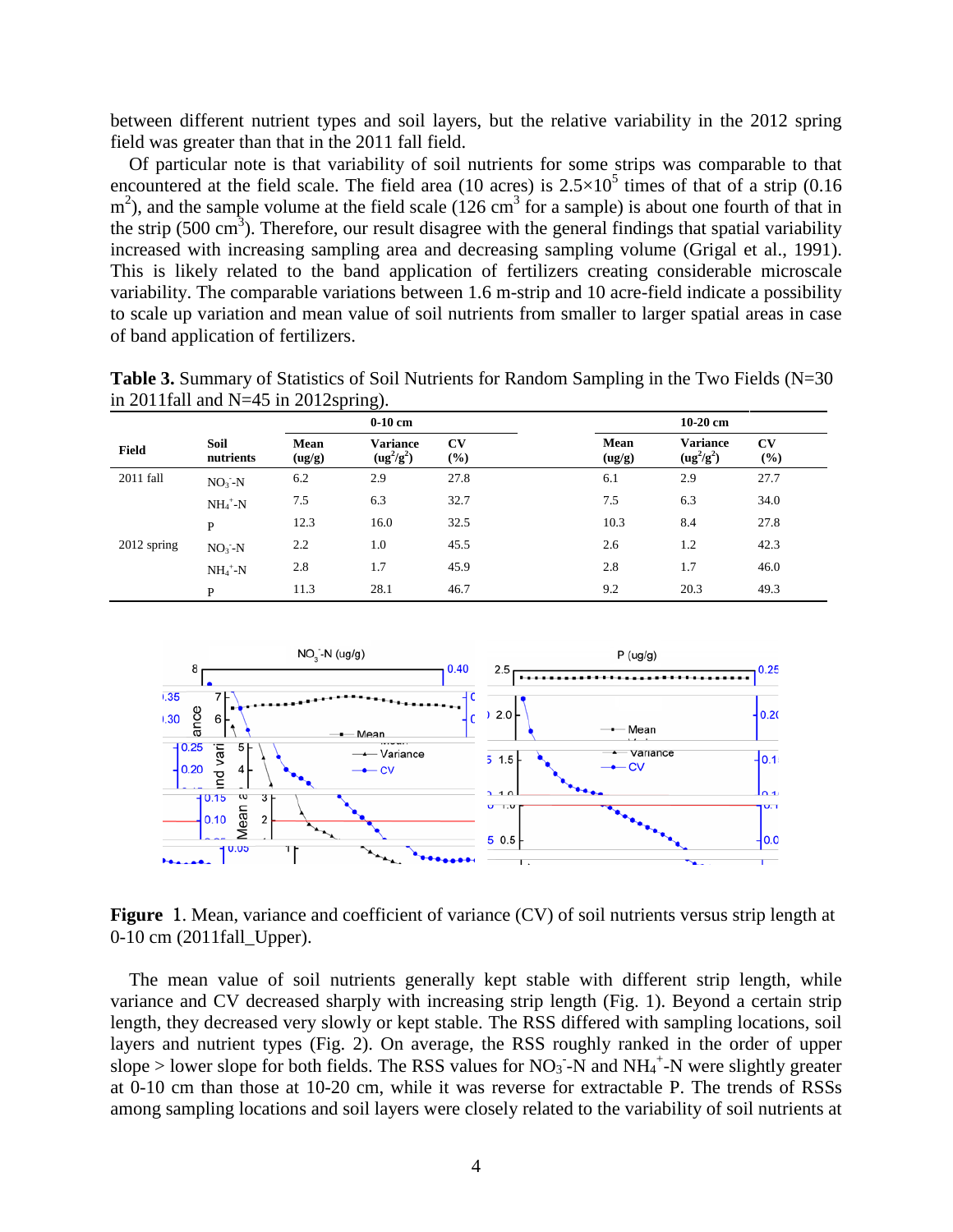the strip scale (Table 2). In addition, the RSS for extractable P was usually smaller than that of NO<sub>3</sub> -N and NH<sub>4</sub><sup>+</sup>-N. On average, the RSS for NO<sub>3</sub> -N, NH<sub>4</sub><sup>+</sup>-N and extractable P was 60 cm, 65 cm and 35 cm, respectively.



**Figure 2**. Representative sampling size (RSS) of a strip at different sampling locations.



**Figure 3**. Number of required samples (NRS) to achieve different relative errors with a confidence level of 95%.

The NRS did not show difference between different nutrient types and soil layers for a given field (Fig. 3). However, it differed with sampling fields. This is because the relative variability as indicated by the CV value in the 2012 spring field was much stronger than that in the 2011 fall field. Therefore, if the same absolute error was defined for both fields, the NRS for  $NO<sub>3</sub>$ -N and